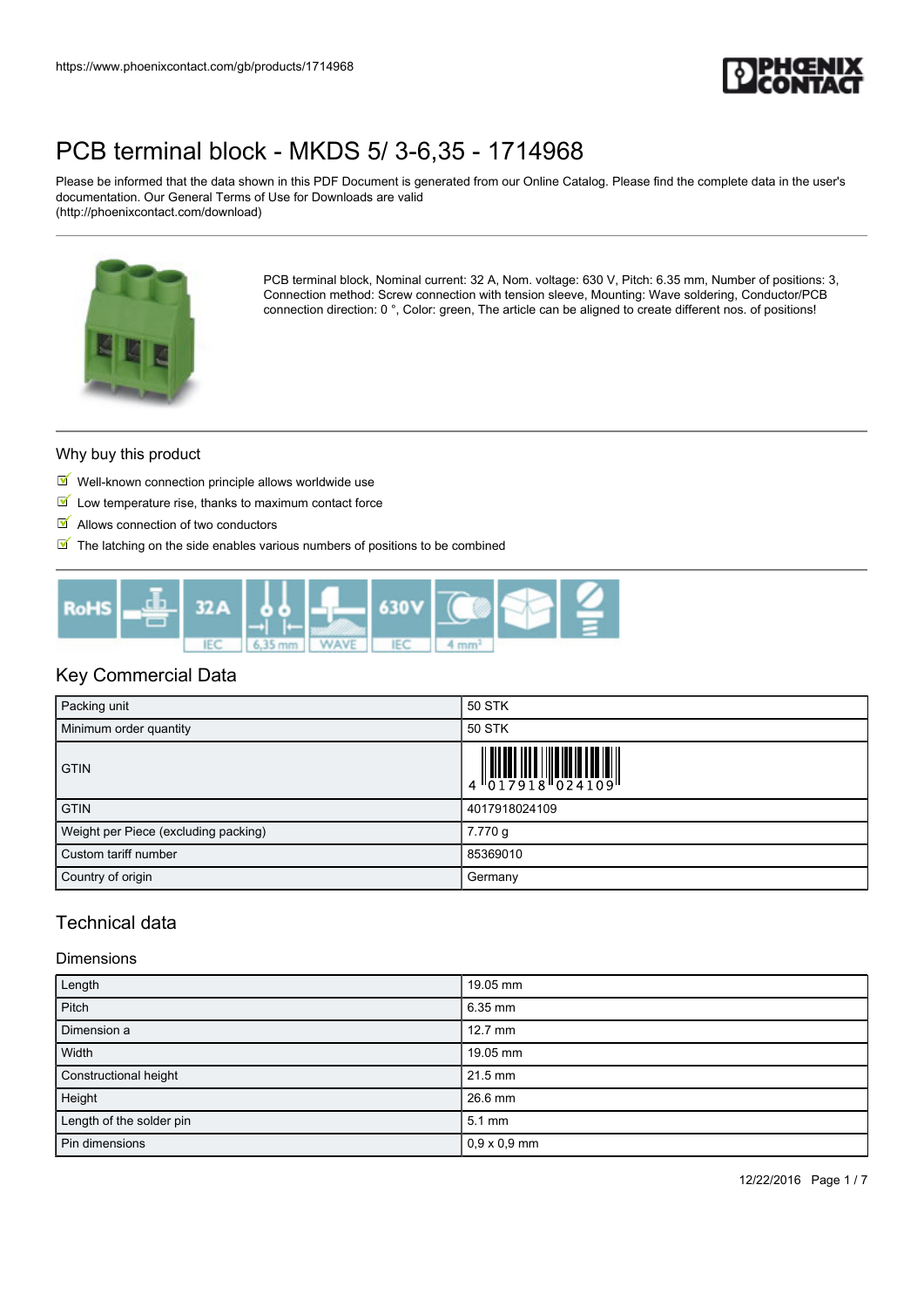

# Technical data

### Dimensions

| Hole diameter                                                                            | $1.3 \text{ mm}$       |  |  |  |
|------------------------------------------------------------------------------------------|------------------------|--|--|--|
| General                                                                                  |                        |  |  |  |
| Range of articles                                                                        | MKDS <sub>5</sub>      |  |  |  |
| Insulating material group                                                                | ı                      |  |  |  |
| Rated surge voltage (III/3)                                                              | 6 kV                   |  |  |  |
| Rated surge voltage (III/2)                                                              | 6 kV                   |  |  |  |
| Rated surge voltage (II/2)                                                               | 6 kV                   |  |  |  |
| Rated voltage (III/3)                                                                    | 500 V                  |  |  |  |
| Rated voltage (III/2)                                                                    | 630 V                  |  |  |  |
| Rated voltage (II/2)                                                                     | 1000 V                 |  |  |  |
| Connection in acc. with standard                                                         | EN-VDE                 |  |  |  |
| Nominal current I <sub>N</sub>                                                           | 32 A                   |  |  |  |
| Nominal cross section                                                                    | $4 \text{ mm}^2$       |  |  |  |
| Maximum load current                                                                     | 32 A                   |  |  |  |
| Insulating material                                                                      | PA                     |  |  |  |
| Solder pin surface                                                                       | Sn                     |  |  |  |
| Flammability rating according to UL 94                                                   | V <sub>0</sub>         |  |  |  |
| Internal cylindrical gage                                                                | A <sub>4</sub>         |  |  |  |
| Stripping length                                                                         | 8 mm                   |  |  |  |
| Number of positions                                                                      | 3                      |  |  |  |
| Screw thread                                                                             | M <sub>3</sub>         |  |  |  |
| Tightening torque, min                                                                   | 0.5 Nm                 |  |  |  |
| Tightening torque max                                                                    | $0.6$ Nm               |  |  |  |
| Connection data                                                                          |                        |  |  |  |
| Conductor cross section solid min.                                                       | $0.2$ mm <sup>2</sup>  |  |  |  |
| Conductor cross section solid max.                                                       | $6 \text{ mm}^2$       |  |  |  |
| Conductor cross section flexible min.                                                    | $0.2$ mm <sup>2</sup>  |  |  |  |
| Conductor cross section flexible max.                                                    | $4 \text{ mm}^2$       |  |  |  |
| Conductor cross section flexible, with ferrule without plastic sleeve min.               | $0.25$ mm <sup>2</sup> |  |  |  |
| Conductor cross section flexible, with ferrule without plastic sleeve max.               | $4 \, \text{mm}^2$     |  |  |  |
| Conductor cross section flexible, with ferrule with plastic sleeve min.                  | $0.25$ mm <sup>2</sup> |  |  |  |
| Conductor cross section flexible, with ferrule with plastic sleeve max.                  | $4 \text{ mm}^2$       |  |  |  |
| Conductor cross section AWG min.                                                         | 24                     |  |  |  |
| Conductor cross section AWG max.                                                         | 10                     |  |  |  |
| 2 conductors with same cross section, solid min.                                         | $0.2$ mm <sup>2</sup>  |  |  |  |
| 2 conductors with same cross section, solid max.                                         | $1.5$ mm <sup>2</sup>  |  |  |  |
| 2 conductors with same cross section, stranded min.                                      | $0.2$ mm <sup>2</sup>  |  |  |  |
| 2 conductors with same cross section, stranded max.                                      | $1.5$ mm <sup>2</sup>  |  |  |  |
| 2 conductors with same cross section, stranded, ferrules without plastic<br>sleeve, min. | $0.25$ mm <sup>2</sup> |  |  |  |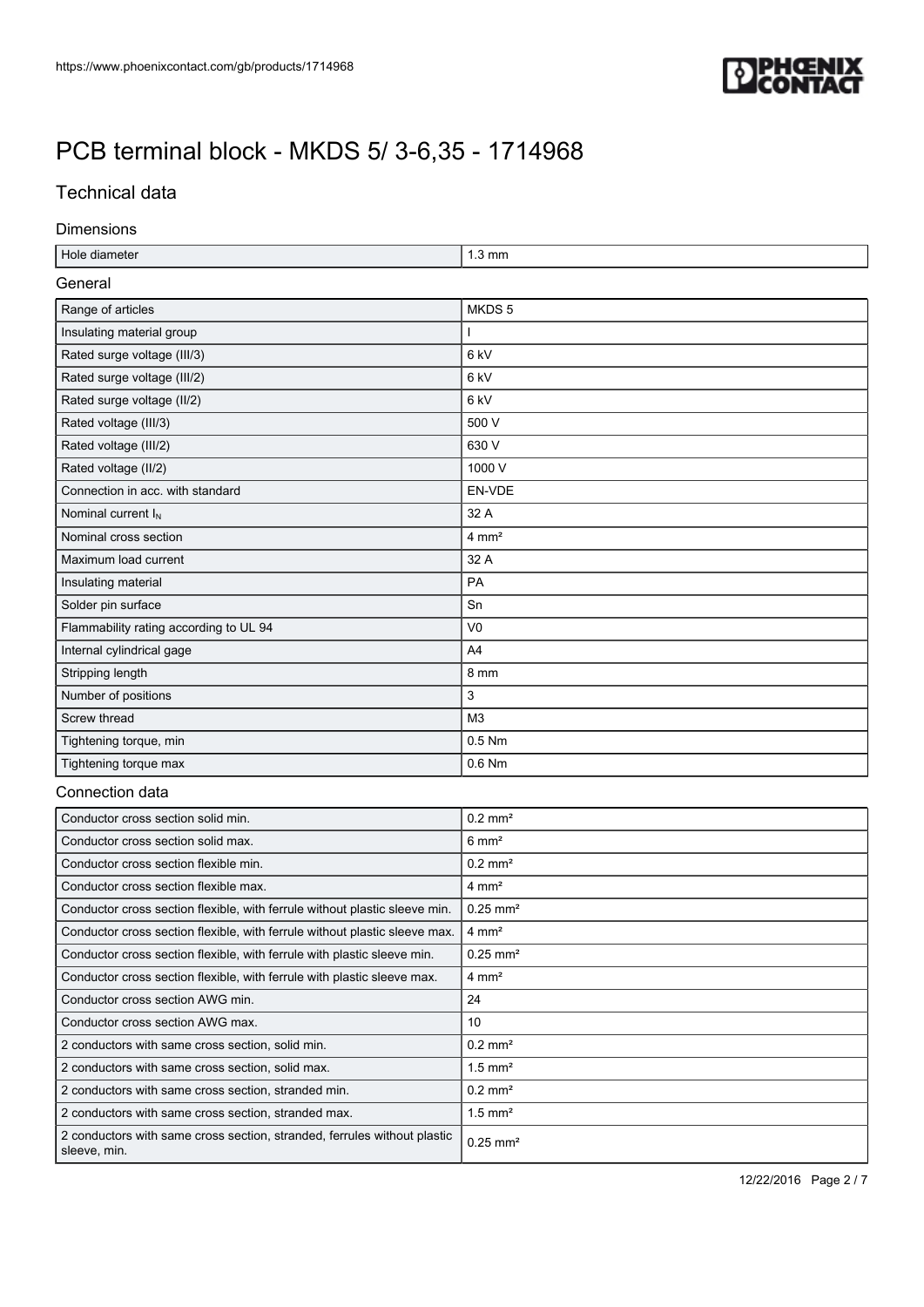

# Technical data

## Connection data

| https://www.phoenixcontact.com/gb/products/1714968                                               |                                                                                                                   |
|--------------------------------------------------------------------------------------------------|-------------------------------------------------------------------------------------------------------------------|
|                                                                                                  |                                                                                                                   |
| PCB terminal block - MKDS 5/ 3-6,35 - 1714968                                                    |                                                                                                                   |
| <b>Technical data</b>                                                                            |                                                                                                                   |
| Connection data                                                                                  |                                                                                                                   |
| 2 conductors with same cross section, stranded, ferrules without plastic<br>sleeve, max.         | $0.75$ mm <sup>2</sup>                                                                                            |
| 2 conductors with same cross section, stranded, TWIN ferrules with<br>plastic sleeve, min.       | $0.5$ mm <sup>2</sup>                                                                                             |
| 2 conductors with same cross section, stranded, TWIN ferrules with<br>plastic sleeve, max.       | $2.5$ mm <sup>2</sup>                                                                                             |
| <b>Standards and Regulations</b>                                                                 |                                                                                                                   |
| Connection in acc. with standard                                                                 | EN-VDE<br><b>CSA</b>                                                                                              |
| Flammability rating according to UL 94                                                           | V <sub>0</sub>                                                                                                    |
| <b>Environmental Product Compliance</b><br>China RoHS                                            | Environmentally Friendly Use Period = 50                                                                          |
|                                                                                                  | For details about hazardous substances go to tab "Downloads",<br>Category "Manufacturer's declaration"            |
| Drawings                                                                                         |                                                                                                                   |
| Drilling diagram                                                                                 | Diagram                                                                                                           |
| 6,35<br>$-3,17$                                                                                  | 48<br>40                                                                                                          |
| $\frac{3}{4}$<br>4,6                                                                             | Current carrying capacity [A]<br>${\bf 32}$<br>4 mm<br>24                                                         |
| $\mathbf 1$                                                                                      | 16<br>8                                                                                                           |
|                                                                                                  | $\begin{smallmatrix}0&\mathbb{L}\\&0\end{smallmatrix}$<br>20<br>40<br>60<br>80<br>100<br>Ambient temperature [°C] |
|                                                                                                  | Type: MKDS 5/2-6,35 and MKDS 5/3-6,35<br>Test following DIN EN 60512-5-2:2003-01                                  |
|                                                                                                  | Reduction factor = 1<br>No. of positions: 5                                                                       |
| Diagram                                                                                          | Dimensional drawing                                                                                               |
| 48<br>40                                                                                         | 12,5<br>$a + 6,35$                                                                                                |
| 4 mm<br>32<br>24                                                                                 | 21,5                                                                                                              |
| Current carrying capacity [A]<br>16<br>8                                                         |                                                                                                                   |
| $\mathbf{0}$ $_\mathbf{0}^\mathsf{L}$<br>20<br>80<br>40<br>60<br>100<br>Ambient temperature [°C] | $\overline{5}$<br>3,17<br>6,35<br>4,6                                                                             |
| Derating diagram for 5 pins; reduction factor=1                                                  | a                                                                                                                 |
|                                                                                                  |                                                                                                                   |
|                                                                                                  | 12/22/2016 Page 3 / 7                                                                                             |
|                                                                                                  |                                                                                                                   |
|                                                                                                  |                                                                                                                   |
|                                                                                                  |                                                                                                                   |
|                                                                                                  |                                                                                                                   |

#### Standards and Regulations

| Connection in acc. with standard       | I EN-VDE   |
|----------------------------------------|------------|
|                                        | <b>CSA</b> |
| Flammability rating according to UL 94 | - VC       |

### Environmental Product Compliance

| China RoHS | Environmentally Friendly Use Period = 50                                                               |  |
|------------|--------------------------------------------------------------------------------------------------------|--|
|            | For details about hazardous substances go to tab "Downloads",<br>Category "Manufacturer's declaration" |  |

## Drawings







#### Dimensional drawing

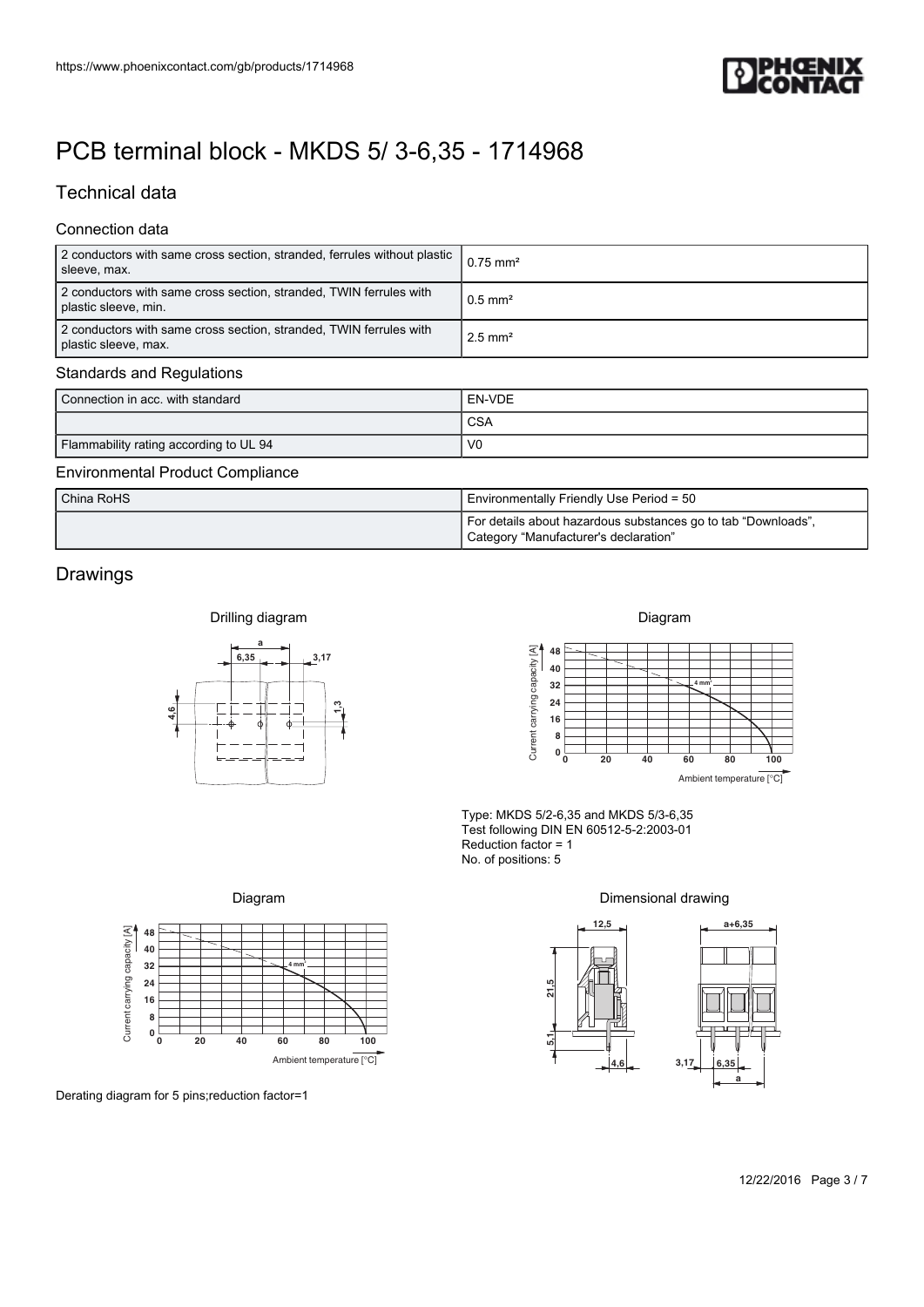

## **Classifications**

## eCl@ss

| eCl@ss 4.0 | 27141109 |
|------------|----------|
| eCl@ss 4.1 | 27141109 |
| eCl@ss 5.0 | 27141190 |
| eCl@ss 5.1 | 27141190 |
| eCl@ss 6.0 | 27261101 |
| eCl@ss 7.0 | 27440401 |
| eCl@ss 8.0 | 27440401 |
| eCl@ss 9.0 | 27440401 |

#### ETIM

| <b>ETIM 3.0</b> | EC001121 |
|-----------------|----------|
| <b>ETIM 4.0</b> | EC002643 |
| <b>ETIM 5.0</b> | EC002643 |
| ETIM 6.0        | EC002643 |

### UNSPSC

| UNSPSC 6.01          | 30211801 |
|----------------------|----------|
| <b>UNSPSC 7.0901</b> | 39121432 |
| UNSPSC 11            | 39121432 |
| <b>UNSPSC 12.01</b>  | 39121432 |
| UNSPSC 13.2          | 39121432 |

## Approvals

#### Approvals

#### Approvals

CSA / SEV / RS / CCA / EAC / cULus Recognized / DNV GL

#### Ex Approvals

## Approval details

| \$<br><b>CSA</b>           | http://www.csagroup.org/services/testing-<br>and-certification/certified-product-listing/ | 13631     |
|----------------------------|-------------------------------------------------------------------------------------------|-----------|
|                            | B                                                                                         | IJ        |
| mm <sup>2</sup> /AWG/kcmil | $28-10$                                                                                   | $28 - 10$ |
| Nominal current IN         | 10 A                                                                                      | 10A       |
| Nominal voltage UN         | 300 V                                                                                     | 300 V     |

12/22/2016 Page 4 / 7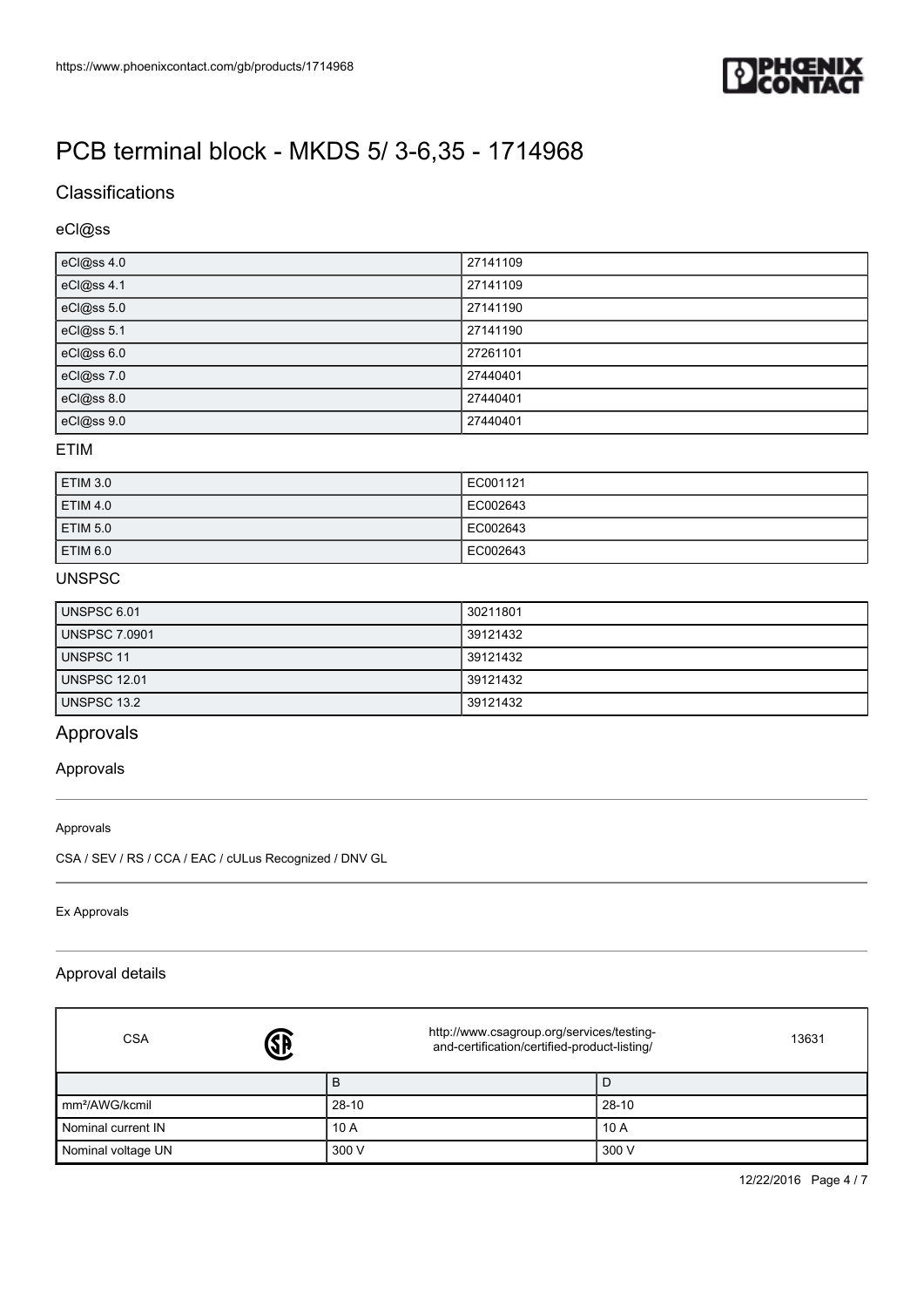

## Approvals

 $\mathbf{r}$ 

H

| <b>SEV</b>                 | <b>SEV</b> | https://www.electrosuisse.ch/en/meta/shop/product-certificates.html |       | IK-3248 |
|----------------------------|------------|---------------------------------------------------------------------|-------|---------|
|                            |            |                                                                     |       |         |
| mm <sup>2</sup> /AWG/kcmil |            |                                                                     | 4     |         |
| Nominal current IN         |            |                                                                     | 32 A  |         |
| Nominal voltage UN         |            |                                                                     | 450 V |         |

| <b>RS</b>                  | http://www.rs-head.spb.ru/en/index.php | 10.04059.250 |
|----------------------------|----------------------------------------|--------------|
|                            |                                        |              |
| <b>CCA</b>                 |                                        | IK-3249      |
|                            |                                        |              |
| mm <sup>2</sup> /AWG/kcmil | 4                                      |              |
| Nominal voltage UN         | 450 V                                  |              |

| EAC | EAC |  | B.01742 |
|-----|-----|--|---------|
|-----|-----|--|---------|

| cULus Recognized<br>$\epsilon$ <b>N</b> us | http://database.ul.com/cgi-bin/XYV/template/LISEXT/1FRAME/index.htm | E60425-19770427 |
|--------------------------------------------|---------------------------------------------------------------------|-----------------|
|                                            | B                                                                   | l D             |
| mm <sup>2</sup> /AWG/kcmil                 | $30-10$                                                             | $30 - 10$       |
| Nominal current IN                         | 30 A                                                                | 10A             |
| Nominal voltage UN                         | 300 V                                                               | 300 V           |

DNV GL <https://www.dnvgl.com/> TAE00001EV

## Accessories

Accessories

Labeled terminal marker

[Marker card - SK 6,2/3,8:FORTL.ZAHLEN - 0804374](https://www.phoenixcontact.com/gb/products/0804374)



Marker card, Card, white, labeled, Horizontal: Consecutive numbers 1 - 10, 11 - 20, etc. up to 91 - (99)100, Mounting type: Adhesive, for terminal block width: 6.2 mm, Lettering field: 6.2 x 3.8 mm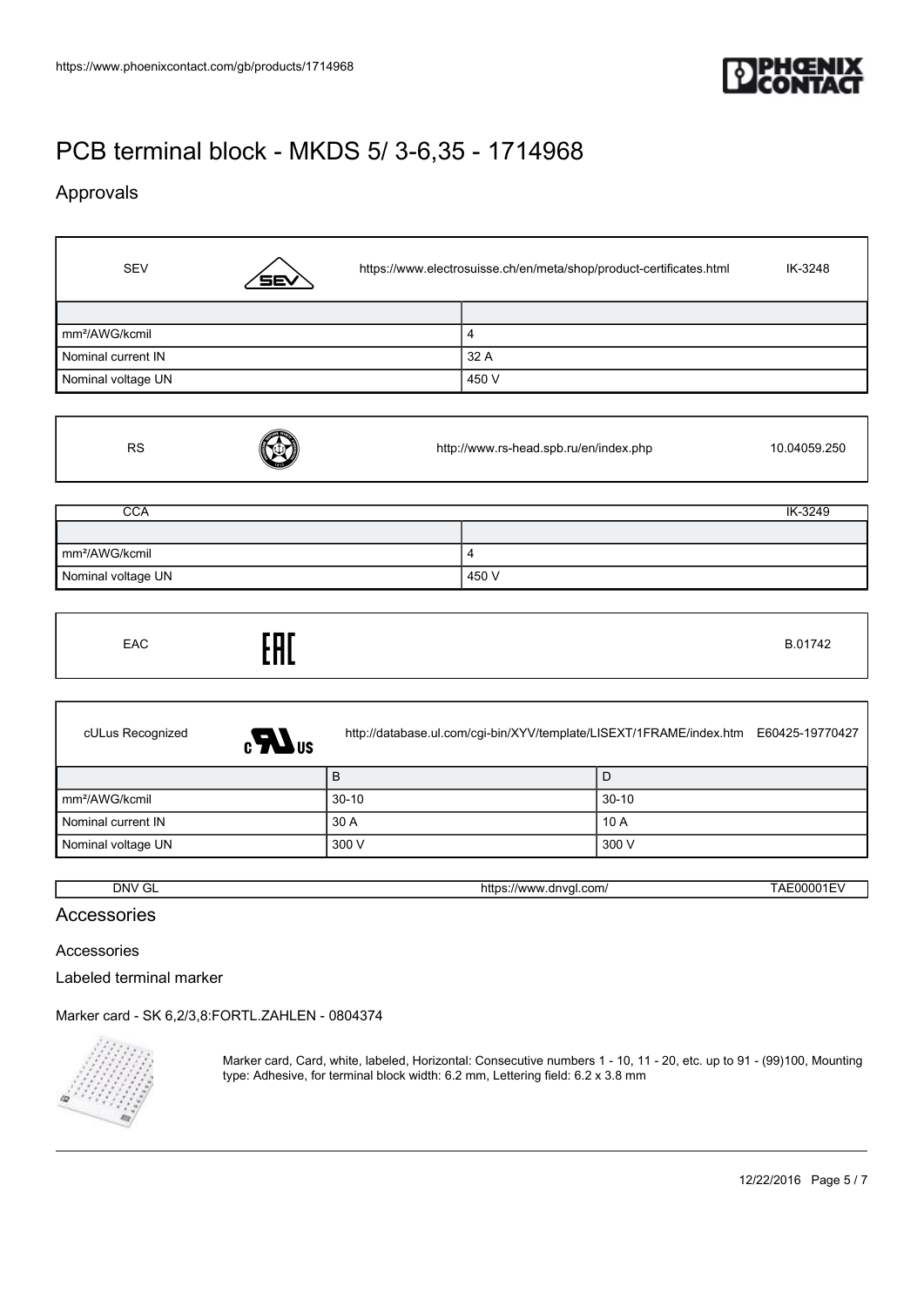

## Accessories

[Marker card - SK 3,8 REEL P6,2 WH CUS - 0825126](https://www.phoenixcontact.com/gb/products/0825126)



Marker card, can be ordered: By card, white, labeled according to customer specifications, Mounting type: Adhesive, for terminal block width: 6.2 mm, Lettering field: continuous x 3.8 mm

Screwdriver tools

[Screwdriver - SZS 0,6X3,5 - 1205053](https://www.phoenixcontact.com/gb/products/1205053)



Actuation tool, for ST terminal blocks, insulated, also suitable for use as a bladed screwdriver, size: 0.6 x 3.5 x 100 mm, 2-component grip, with non-slip grip

### Terminal marking

[Marker strip - SK 5,0 WH:REEL - 0805221](https://www.phoenixcontact.com/gb/products/0805221)



Marker strip, Roll, white, unlabeled, can be labeled with: THERMOMARK ROLL, THERMOMARK X, THERMOMARK S1.1, THERMOMARK ROLL X1, Mounting type: Adhesive, Lettering field: continuous x 5 mm

[Marker strip - SK 3,8 WH:REEL - 0805218](https://www.phoenixcontact.com/gb/products/0805218)



Marker strip, Roll, white, unlabeled, can be labeled with: THERMOMARK ROLL, THERMOMARK X, THERMOMARK S1.1, THERMOMARK ROLL X1, Mounting type: Adhesive, Lettering field: continuous x 3.8 mm

#### Additional products

[PCB terminal block - MKDS 5/ 2-6,35 - 1714955](https://www.phoenixcontact.com/gb/products/1714955)



PCB terminal block, Nominal current: 32 A, Nom. voltage: 630 V, Pitch: 6.35 mm, Number of positions: 2, Connection method: Screw connection with tension sleeve, Mounting: Wave soldering, Conductor/PCB connection direction: 0 °, Color: green, The article can be aligned to create different nos. of positions!